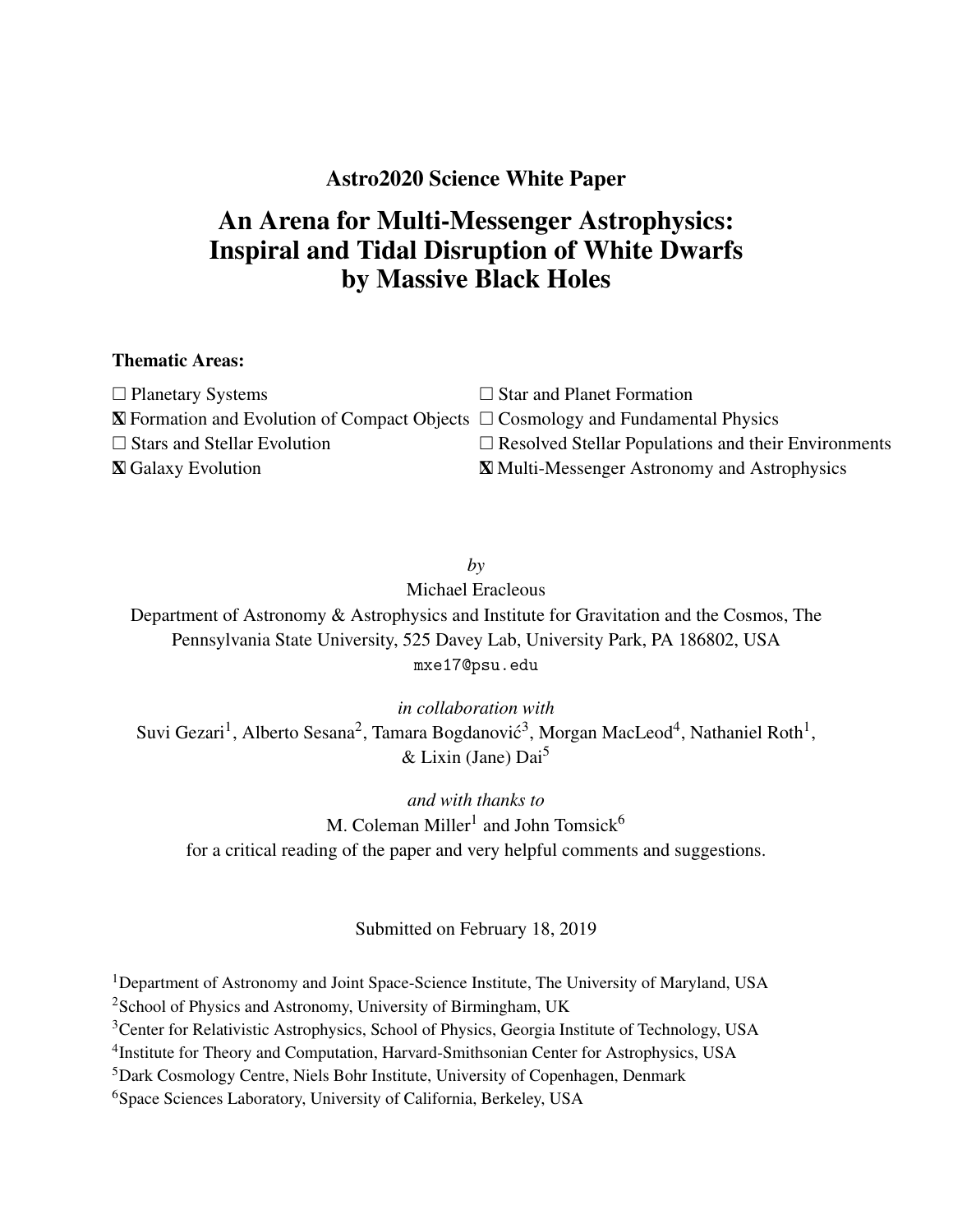Summary: The tidal disruption of stars by (super-)massive black holes in galactic nuclei has been discussed in theoretical terms for about 30 years but only in the past decade have we been able to detect such events in substantial numbers. Thus, we are now starting to carry out observational tests of models for the disruption. We are also formulating expectations for the inspiral and disruption of white dwarfs by "intermediate-mass" black holes with masses  $\lesssim 10^5$  M... Such events are very rich with information and open a new window to intermediate-mass black holes, thought to live in dwarf galaxies and star clusters. They can inform us of the demographics of intermediatemass black holes, stellar populations and dynamics in their immediate vicinity, and the physics of accretion of hydrogen-deficient material. The *combination* of upcoming transient surveys using ground-based, electromagnetic observatories and low-frequency gravitational wave observations is ideal for exploiting tidal disruptions of white dwarfs. The detection rate of gravitational wave signals, optimistically, may reach a few dozen per year in a volume up to  $z \approx 0.1$ . Gravitational wave observations are particularly useful because they yield the masses of the objects involved and allow determination of the spin of the black hole, affording tests of physical models for black hole formation and growth. They also give us advance warning of the electromagnetic flares by weeks or more. The right computing infrastructure for modern models for the disruption process and event rates will allow us to make the most of the upcoming observing facilities.

#### 1. Introduction: The Tidal Disruption of a Star by a Massive Black Hole

When a star gets close enough to a (super)massive black hole so that the tidal acceleration from the black hole exceeds its surface gravity it is stretched along its direction of motion and compressed perpendicular to it, it is heated, and eventually gets disrupted (e.g. [Rees 1988;](#page-7-0) [Ulmer](#page-7-1) [1999;](#page-7-1) [Kobayashi et al. 2004;](#page-7-2) [Guillochon et al. 2009\)](#page-6-0). The critical distance from the black hole at which disruption becomes possible is known as the tidal disruption radius and can be cast in terms of the basic parameters of the system:  $R_t \approx (M_{\bullet}/m_*)^{1/3} r_*$ , where  $m_*$  and  $r_*$  are the mass and radius of the star, and  $M_{\bullet}$  is the mass of the black hole. The post-disruption debris returns to the black hole a dynamical time later (about a month later, for a  $10^6$  M<sub>o</sub> black hole and a 1 M<sub>o</sub> star) and is accreted by the black hole leading to a bright flare. Thus, the disruption of a solar-type star by a 10<sup>7</sup> M<sub>o</sub> black hole is easily detectable to a redshift of 0.1 (just under 0.5 Gpc) because of the initially high accretion rate, which exceeds the Eddington limit of black holes of this mass.

Tidal disruption flares were predicted several decades ago (see [Rees 1988\)](#page-7-0) but since their rates are of the order of  $10^{-5}$ – $10^{-4}$  per galaxy per year, they were only detected in substantial numbers fairly recently, with the advent of systematic surveys for transients, such as Pan-STARRS1, the Palomar Transient Factory, and ASAS-SN. The classic observational signature of tidal disruption events is an accretion-powered flare in the soft X-ray/UV/optical bands with a very sharp rise over a few days and a gradual decline over a few weeks that typically follows a power law, dictated by the evolution of the accretion rate of the post-disruption debris. The couple of dozen events discovered so far have allowed estimates of their rate that are in general agreement with theoretical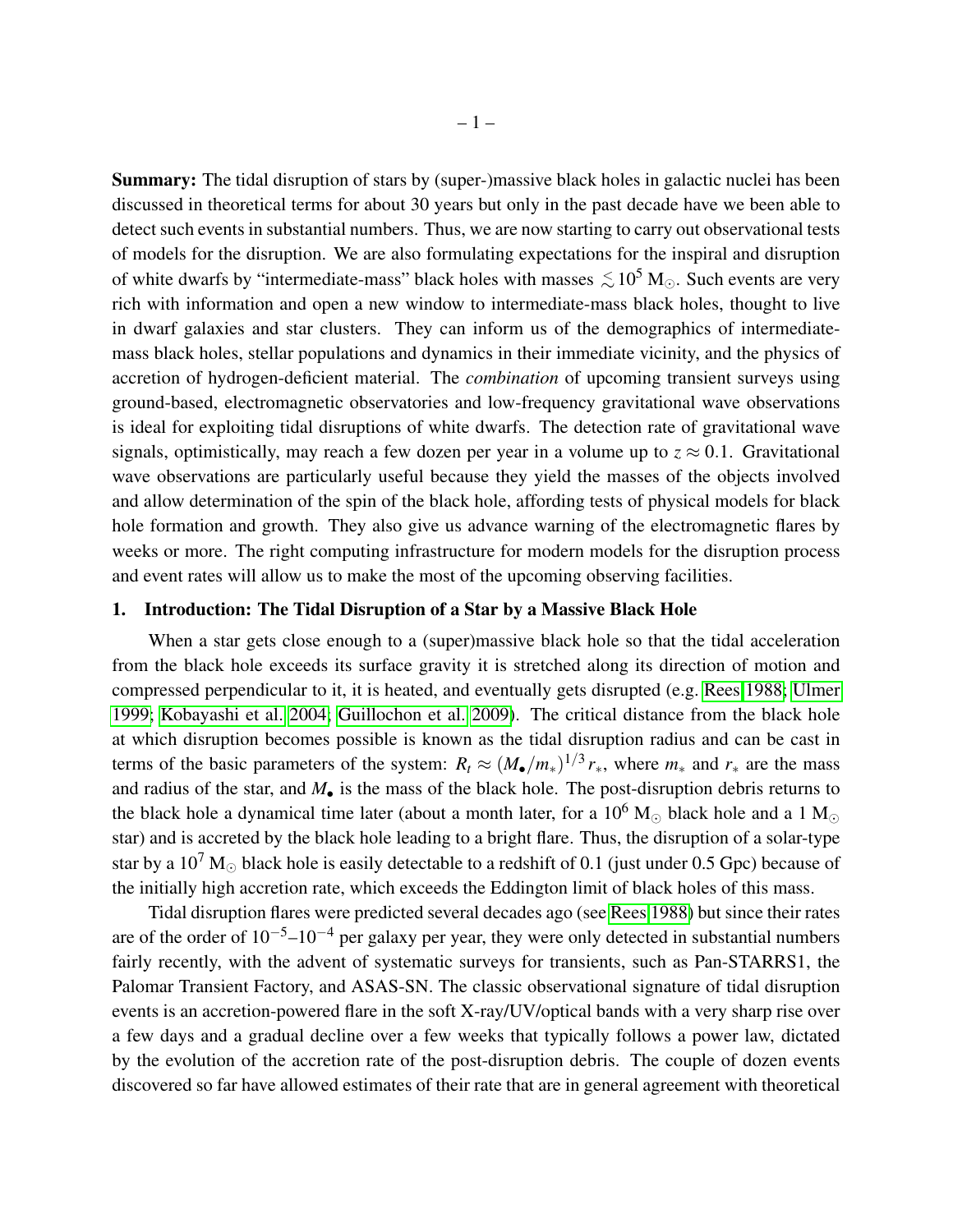predictions [\(van Velzen 2018\)](#page-8-0). We have also been able to study their phenomenology by characterizing the shapes of their light curves and the properties of their spectra. The Large Synoptic Survey Telescope (LSST) will find thousands of tidal disruption events per year once it becomes operational in the next decade. With many events we will be able to probe the demographics of supermassive black holes in the centers of galaxies, constrain dynamical models for stars in their vicinity, and test models for the accretion flows that give rise to the flares.

#### 2. Getting to the Point: Tidal Disruption of White Dwarfs

The disruption of white dwarfs proceeds in a similar fashion as the disruption of solar-type stars, but it requires less massive black holes in order to be observable. Since the tidal disruption radius scales as  $R_t \propto M_{\bullet}^{-1/3}$  while the radius of the event horizon scales as  $R_s \propto M_{\bullet}$ , for a given combination of a star's mass and radius there is a maximum black hole mass above which the tidal disruption is unobservable because it happens within the black hole's event horizon. This limit is  $\sim$ 10<sup>8</sup> M<sub>☉</sub> for a solar-type star and a non-rotating black hole, and it decreases for denser stars. A  $0.5 M_{\odot}$  white dwarf is disrupted outside of the event horizon of a non-rotating black hole with  $M_\bullet \lesssim 2\times10^5$  M<sub>☉</sub> (  $\lesssim10^6$  M<sub>☉</sub>, for a rapidly-spinning black hole and/or a low-mass white dwarf). If  $M_{\bullet} \lesssim 4 \times 10^4$  M<sub>☉</sub>, the white dwarf is disrupted outside the innermost stable circular orbit, and the debris may form an accretion disk around the black hole.

Depending on the orbit and mass of the white dwarf, various outcomes are possible, each interesting in its own right. For example, the close flyby of the white dwarf can generate a burst of gravitational waves detectable by a space-based observatory (e.g., LISA, the *Light Interferometer Space Antenna*), if it occurs within a Milky Way satellite [\(Rosswog et al. 2009;](#page-7-3) [Anninos et al.](#page-6-1) [2018\)](#page-6-1). For very close encounters, the tidal compression of the white dwarf may lead to detonation and a flare that resembles a Type Ia supernova [\(Rosswog et al. 2008;](#page-7-4) [MacLeod et al. 2016\)](#page-7-5). If such an event occurred in a Milky Way globular cluster, it might produce a detectable neutrino flux (ala type Ia supernovae; see [Kunugise & Iwamoto 2007;](#page-7-6) [Wright et al. 2016;](#page-8-1) [Seitenzahl et al. 2015\)](#page-7-7). So, the disruption of a white dwarf is a rich source of information on the physical processes involved.

#### <span id="page-2-0"></span>3. The Main Point: White Dwarfs Spiraling into Massive Black Holes

A particularly interesting type of tidal disruption event is the disruption of a white dwarf in a *bound* orbit around a moderately massive black hole, discussed in some detail by [Sesana et al.](#page-7-8) [\(2008\)](#page-7-8) and others. Such events are likely the most common type of "extreme mass-ratio inspirals" (EMRIs), in which the white dwarf is effectively a test particle that probes the spacetime around the black hole as it spirals in. The evolution of a fiducial system comprising a  $0.5 M_{\odot}$  white dwarf in a tight, bound orbit around a  $10^5$  M<sub> $\odot$ </sub> black hole proceeds as follows. The white dwarf is captured in a bound orbit around the black hole either directly or after the breakup of a bound stellar binary of which it was a member (e.g. [MacLeod et al. 2014,](#page-7-9) [2016,](#page-7-5) and references therein). The initial bound orbit is likely to be very eccentric with a pericenter distance  $\sim$  10−15  $R_{\rm g}$ , where  $R_{\rm g}\equiv GM_{\bullet}/c^2$  is the gravitational radius of the black hole ( $R_g \approx 1.5 \times 10^6$  km  $\approx 2 R_\odot$  in this case), and an orbital period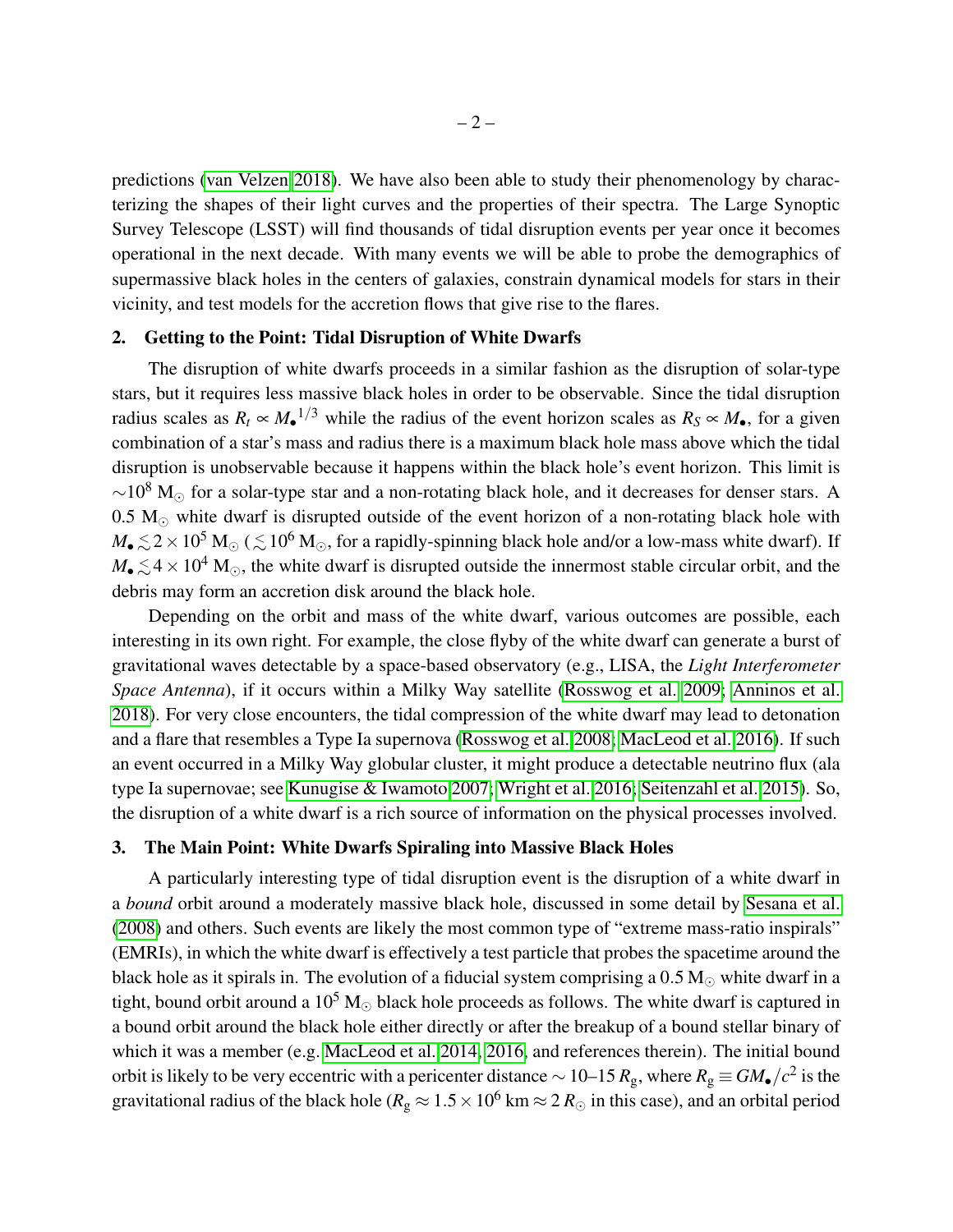of order a few minutes. The orbit decays gradually by the emission of gravitational waves (with initial frequency *f*gw ∼ 10 mHz) and/or by the tidal excitation of oscillations in the white dwarf (e.g. Bogdanović et al. 2014; [MacLeod et al. 2014\)](#page-7-9). A gravitational-wave observatory can detect this phase of the inspiral out to distances of 250–450 Mpc (depending on the masses and orbital eccentricity; [Sesana et al. 2008,](#page-7-8) the estimate holds for the currently advertised LISA too). After about 4 years, the white dwarf approaches its tidal disruption radius ( $R_t \approx 5R_g$  and  $f_{gw} \sim 80$  mHz, in this particular case) and begins to lose mass because of its tidal deformation. The accretion of this material by the black hole now makes the system visible via electromagnetic waves (with a luminosity of 10<sup>43</sup> erg s<sup>-1</sup>; [Zalamea et al. 2010\)](#page-8-2). The orbital evolution and attendant gravitational wave signal are influenced by the mass transfer, offering additional indicators of the properties of the system, most notably the mass [\(Dai & Blandford 2013\)](#page-6-3). If the white dwarf is in a very eccentric orbit, mass loss and accretion occur during pericenter passage, making the electromagnetic signal periodic. This phase lasts for days to weeks before the white dwarf is completely disrupted, as depicted in Figure 1, and accretion of the debris leads to a bright electromagnetic flare.



**FIGURE 1.** Three frames from a simulation of the disruption of a  $0.6 M_{\odot}$  white dwarf in a nearly circular orbit around a  $10^4$  M<sub> $\odot$ </sub> black hole (by D. Clausen, unpublished, used with permission). The color encodes column density. The orbital period is 16 s and the three frames span less than one orbital cycle (the white dwarf moves counter-clockwise). Each frame is  $5 \times 10^{10}$  cm (or 34  $R_g$ ) on the side.

The rate of white dwarf inspirals is  $\sim 100$  yr<sup>-1</sup> Gpc<sup>-3</sup> in dwarf galaxies and  $\sim 1$  yr<sup>-1</sup> Gpc<sup>-3</sup> in globular clusters (assuming, optimistically, that *all* dwarf galaxies and globular clusters host massive black holes and updating estimates by [MacLeod et al. 2014,](#page-7-9) [2016\)](#page-7-5), but they are uncertain by up to two orders of magnitude. In comparison, the rate of disruption of white dwarfs in unbound orbits is 10 times higher and the corresponding rate for main sequence stars is 1,000 times higher.

The combined gravitational wave and electromgannetic signals from many inspirals and the ensuing disruptions can teach us a great deal (see [Amaro-Seoane et al. 2007;](#page-6-4) [Sesana et al. 2008\)](#page-7-8). (a) BLACK HOLE DEMOGRAPHICS: The events are signposts of moderately massive black holes (i.e.,  $M_{\bullet} \lesssim 10^5$  M<sub>☉</sub>) and allow us to explore their demographics and the properties of their host galaxies or star clusters. Black holes in this mass range are the sought after but elusive "seeds"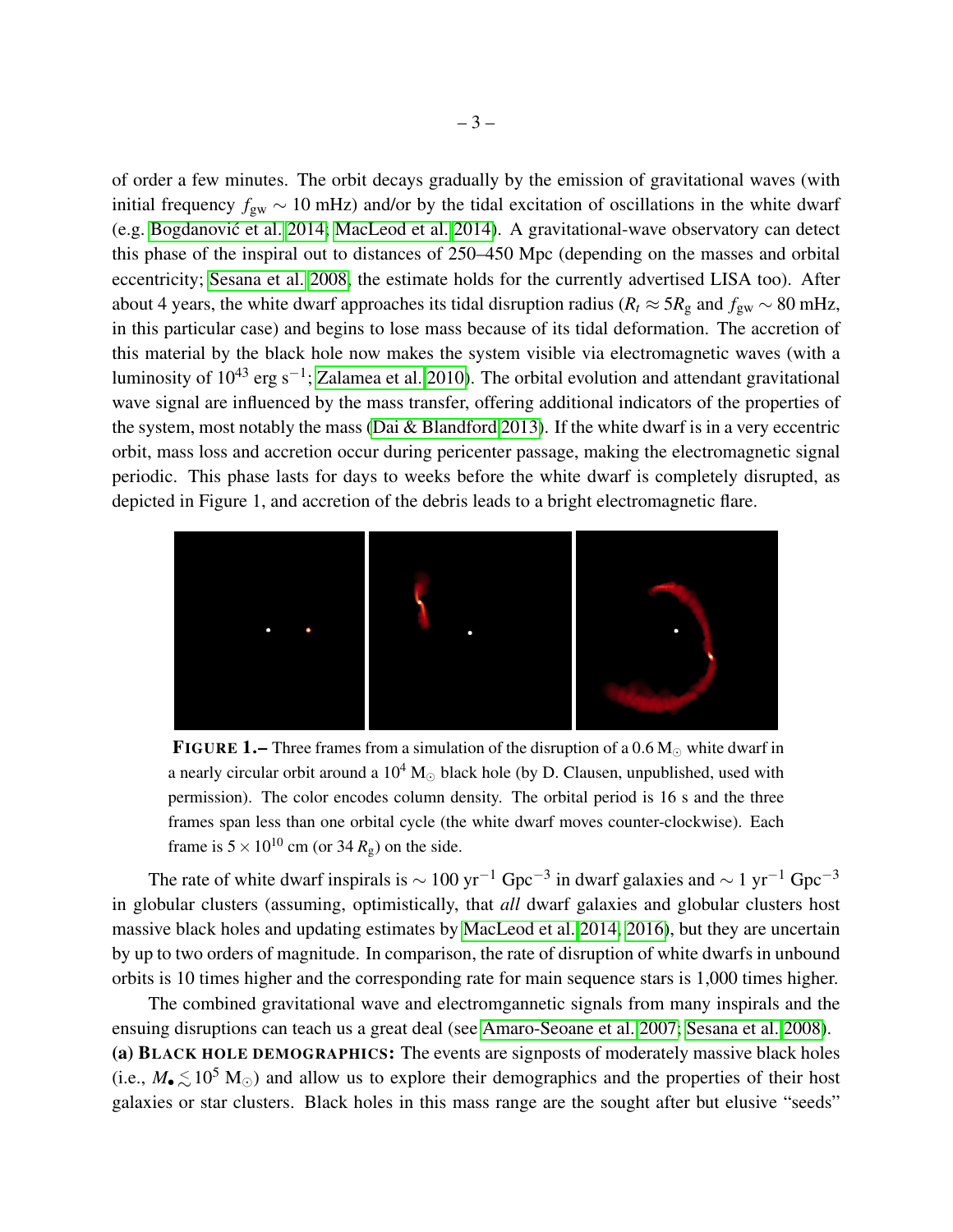invoked in models of the co-evolution of galaxies and their central black holes (e.g., [Volonteri](#page-8-3) [2012\)](#page-8-3). A few dozen candidates have been found in dwarf galaxies (e.g., [Reines et al. 2013;](#page-7-10) [Moran](#page-7-11) [et al. 2014;](#page-7-11) [Baldassare et al. 2016\)](#page-6-5), and some in globular clusters, but determining their masses has been a challenge.

(b) STELLAR POPULATIONS AND DYNAMICS: The event rate provides valuable constraints on the stellar populations around the black holes and on the dynamical processes that lead to stellar captures. The rate of white dwarf captures depends on various assumptions, including the mass spectrum of black holes, the probability that a dwarf galaxy has a central massive black hole at all, the stellar orbits near the center of the galaxy, and many others. The observed tidal disruption rates and gravitational wave signals will, then, eliminate a substantial subset of the available models and narrow the range of reasonable assumptions. Moreover, the optical/ultraviolet spectrum of the electromagnetic flare tells us about the composition of the white dwarf (e.g. [Clausen & Eracleous](#page-6-6) [2011;](#page-6-6) [Clausen et al. 2012\)](#page-6-7), which can be connected to its mass.

(c) FUNDAMENTAL SYSTEM PARAMETERS: The gravitational wave signal gives the masses of the two objects. Since a very large number of orbital cycles can be observed during the inspiral, it is possible to determine the white dwarf and black hole masses to 1 part in  $10<sup>3</sup>$  or better. Since the white dwarf spends a lot of its time in close proximity to the black hole (from 10 to 5  $R_g$ , or  $<$  5  $R<sub>g</sub>$  for more massive white dwarfs), the gravitational wave signal allows us to map the spacetime around the black hole and determine the magnitude and direction of the black hole spin. Hence we can test scenarios for the formation and growth of black holes in this mass range via their predictions for the distribution of spins (see [King et al. 2008;](#page-6-8) [Stone et al. 2017\)](#page-7-12)

(d) ACCRETION PHYSICS: The time evolution of the electromagnetic flare conveys information about the physics of the accretion of the hydrogen-defficient debris (including the formation of jets and other outflows). The gravitational wave signal will have already given us the masses of the two objects involved *and* the black hole spin, which are invaluable but could not be obtained otherwise. Thus, we will be able to test models for super-Eddington accretion flows (e.g., [Jiang et al. 2014,](#page-6-9) [2017;](#page-6-10) [Dai et al. 2018\)](#page-6-11) over a very wide range of Eddington ratios and the transition from super- to sub-Eddington flows (because of the lower black hole masses and shorter time scales).

(e) COSMOLOGY: Electromagnetic plus gravitational wave observations of many events yield a distance-redshift relation that is independent of the well-known uncertainties of the cosmological distance ladder and a value of the Hubble constant. White dwarf inspirals fill the gap in redshift between stellar mass and supermassive binary black hole mergers (see [Tamanini 2017\)](#page-7-13).

#### 4. Future/Upcoming Facilities and Capabilities That Will Make a Difference

Current wide-field optical and X-ray surveys are detecting tidal disruption events at a rate of  $\sim$  2 per year. The distribution of black hole masses for currently known tidal disruption events peaks at  $\sim 10^6$ –10<sup>7</sup> M<sub>☉</sub> [\(Wevers et al. 2017;](#page-8-4) [van Velzen 2018\)](#page-8-0). The latter result is not surprising since black holes in this mass range are the most common of those accessible to current surveys.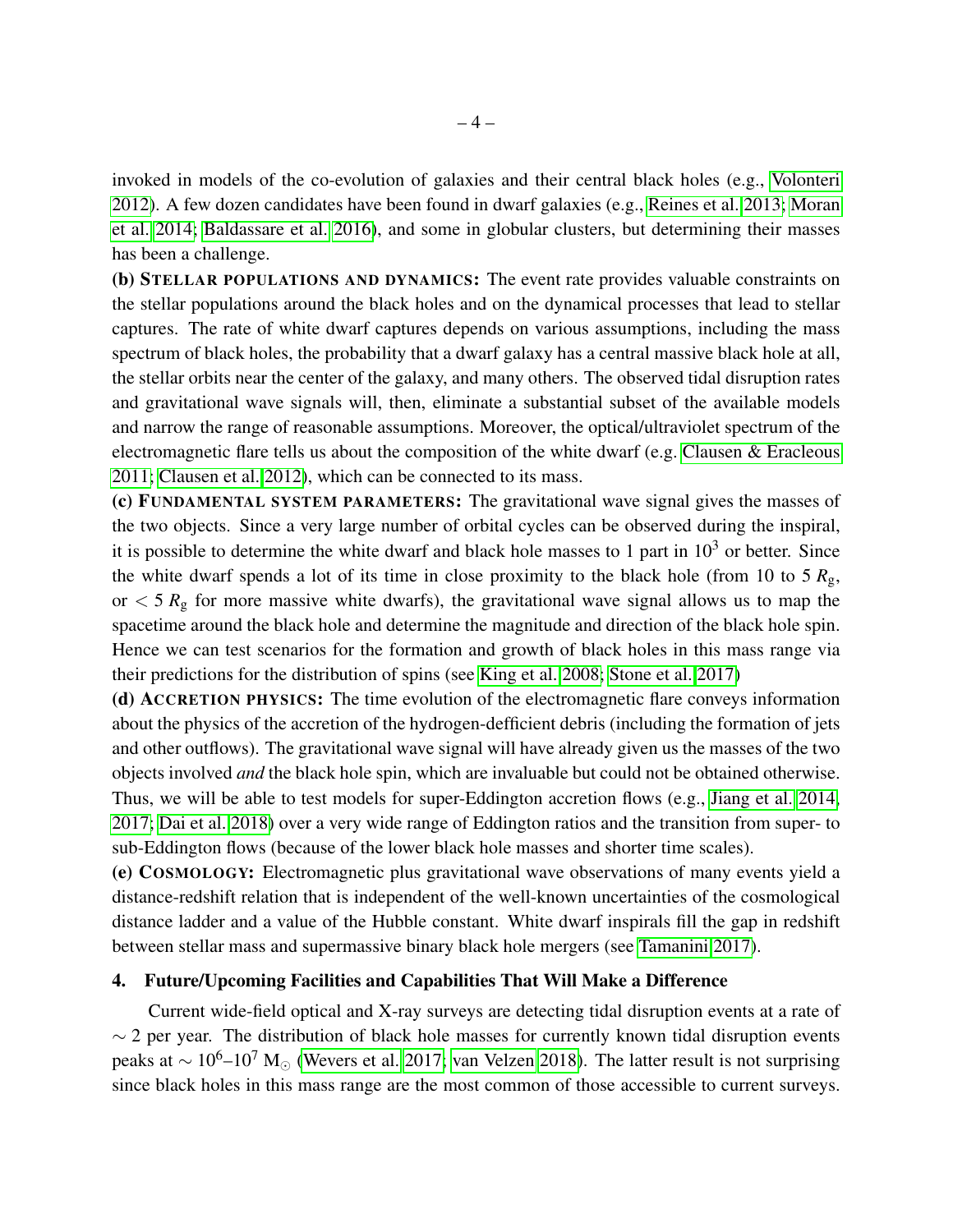Moreover, in view of the expected relative disruption rates noted in [§3,](#page-2-0) it is rather unlikely that any of the disruptions observed so far involve white dwarfs. But, in the next decade, the survey capabilities in the optical time domain will dramatically improve with the recent commissioning of the Zwicky Transient Facility (ZTF) and the advent LSST in 2022. The large samples expected from ZTF of tens per year [\(Hung et al. 2017\)](#page-6-12) and LSST of several thousands per year [\(van Velzen](#page-8-5) [et al. 2011\)](#page-8-5) will have the depth to probe much further down the black hole mass function, reaching masses below  $10^5$  M<sub> $\odot$ </sub>. Therefore, one can reasonably expect that the LSST will discover at least a dozen white dwarf disruptions per year. The survey capabilities of ZTF and LSST will also allow detections of tidal disruption events in the very local universe. For example, in a dedicated search for tidal disruption events with the intermediate Palomar Transient Factory (iPTF), a fainter event that evolved very fast was discovered at a distance of only 67 Mpc (iPTF 16fnl: [Blagorodnova et al.](#page-6-13) [2017\)](#page-6-13). This discovery highlights the prospect of discovering white dwarf inspirals very nearby.

A low-frequency gravitational wave observatory like LISA (due to launch in  $\sim$  15 years) has the ideal capabilities to observe white dwarf inspirals. It is most sensitive at  $f_{gw} \sim 10 \text{ mHz}$ , which corresponds to the longest phase of the inspiral. Moreover, LISA would be able to follow the inspiral to almost *f*gw ∼ 100 mHz, i.e., no more than a year before the disruption (depending on the white dwarf and black hole masses). The volumetric rate of white dwarf inspirals and the volume accessible by LISA imply, optimistically, that the dozen electromagnetic flares from white dwarf inspirals and ensuing disruptions detected per year by LSST will have their gravitational wave signals detected a few years earlier. Moreover, since the inspiral time of a white dwarf into a  $10<sup>5</sup>$  M<sub> $\odot$ </sub> black hole is of order years, an even larger number of such systems will be detectable by LISA at different stages of the inspiral. Therefore, models for event rates can be readily tested and there will be many opportunities for detailed case studies.

A decade ago models of the disruption of a solar-type star by a supermassive black hole that neglected relativity and a variety of other effects were sufficient for painting a basic picture of the process and for interpreting the early observations. But the discoveries by the PanSTARRS and ASAS-SN surveys, among others, underscore the need for modern, relativistic, magnetohydrodynamic models that include the interaction of radiation and matter in the post-disruption flare and can describe super-Eddington accretion flows. Such models should follow the evolution of the debris over long time scales in order to capture the formation of an accretion disk (e.g., [Shiokawa](#page-7-14) [et al. 2015;](#page-7-14) [Anninos et al. 2018;](#page-6-1) [Dai et al. 2018,](#page-6-11) are steps in the right direction). Predictions of event rates from detailed stellar dynamics calculations must also be updated to let us take full advantage of the *observed* event rates. Each of these computational problems is challenging in its own right but they are all pertinent to tidal disruptions. It is therefore necessary to invest in the development of computational infrastructure that will be readily available to the theoretical astrophysics community. Answering the questions laid out above requires not only a synergy between observing facilities but also a synergy between theory and observations.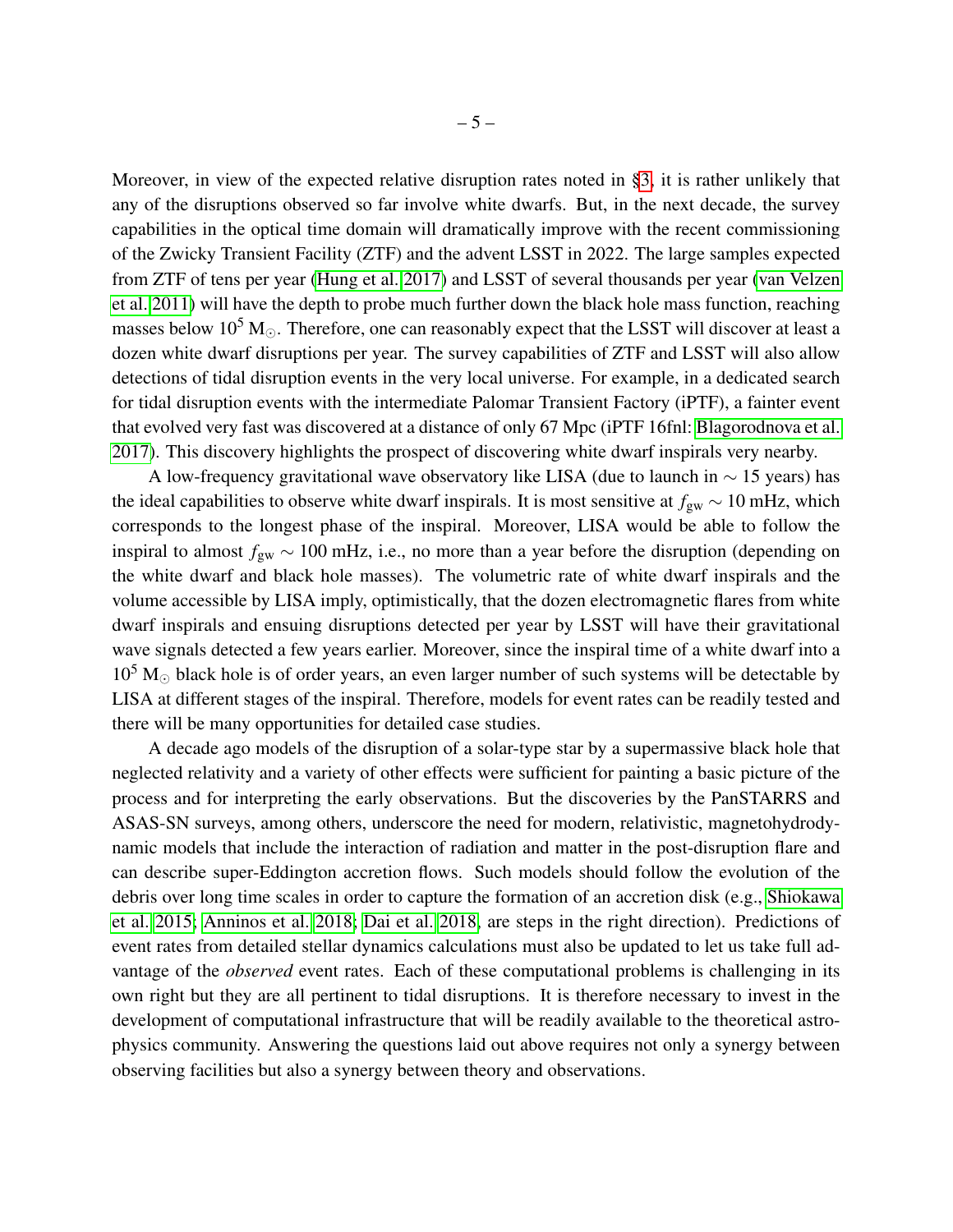## **REFERENCES**

- <span id="page-6-4"></span>Amaro-Seoane, P., Gair, J. R., Freitag, M., et al., 2007: "TOPICAL REVIEW: Intermediate and extreme mass-ratio inspirals – astrophysics, science applications and detection using LISA", *Classical and Quantum Gravity*, 24, R113–R169.
- <span id="page-6-1"></span>Anninos, P., Fragile, P. C., Olivier, S. S., et al., 2018: "Relativistic Tidal Disruption and Nuclear Ignition of White Dwarf Stars by Intermediate-mass Black Holes", *ApJ*, 865, 3.
- <span id="page-6-5"></span>Baldassare, V. F., Reines, A. E., Gallo, E., et al., 2016: "Multi-epoch Spectroscopy of Dwarf Galaxies with AGN Signatures: Identifying Sources with Persistent Broad H $\alpha$  Emission", *ApJ*, 829, 57.
- <span id="page-6-13"></span>Blagorodnova, N., Gezari, S., Hung, T., et al., 2017: "iPTF16fnl: A Faint and Fast Tidal Disruption Event in an E+A Galaxy", *ApJ*, 844, 46.
- <span id="page-6-2"></span>Bogdanović, T., Cheng, R. M., & Amaro-Seoane, P., 2014: "Disruption of a Red Giant Star by a Supermassive Black Hole and the Case of PS1-10jh", *ApJ*, 788, 99.
- <span id="page-6-6"></span>Clausen, D., & Eracleous, M., 2011: "Probing Intermediate-mass Black Holes with Optical Emission Lines from Tidally Disrupted White Dwarfs", *ApJ*, 726, 34.
- <span id="page-6-7"></span>Clausen, D., Sigurdsson, S., Eracleous, M., & Irwin, J. A., 2012: "Luminous [O III] and [N II] from tidally disrupted horizontal branch stars", *MNRAS*, 424, 1268–1274.
- <span id="page-6-3"></span>Dai, L., & Blandford, R., 2013: "Roche accretion of stars close to massive black holes", *Monthly Notices of the Royal Astronomical Society*, 434(4), 2948–2960.
- <span id="page-6-11"></span>Dai, L., McKinney, J. C., Roth, N., Ramirez-Ruiz, E., & Miller, M. C., 2018: "A unified model for tidal disruption events", *The Astrophysical Journal*, 859(2), L20.
- <span id="page-6-0"></span>Guillochon, J., Ramirez-Ruiz, E., Rosswog, S., & Kasen, D., 2009: "Three-dimensional Simulations of Tidally Disrupted Solar-type Stars and the Observational Signatures of Shock Breakout", *ApJ*, 705, 844–853.
- <span id="page-6-12"></span>Hung, T., Gezari, S., Blagorodnova, N., et al., 2017: "Revisiting Optical Tidal Disruption Events with iPTF16axa", *ApJ*, 842, 29.
- <span id="page-6-10"></span>Jiang, Y.-F., Stone, J., & Davis, S. W., 2017: "Super-Eddington Accretion Disks around Supermassive black Holes", *ArXiv e-prints* 1709.02845.
- <span id="page-6-9"></span>Jiang, Y.-F., Stone, J. M., & Davis, S. W., 2014: "A Global Three-dimensional Radiation Magnetohydrodynamic Simulation of Super-Eddington Accretion Disks", *ApJ*, 796, 106.
- <span id="page-6-8"></span>King, A. R., Pringle, J. E., & Hofmann, J. A., 2008: "The evolution of black hole mass and spin in active galactic nuclei", *MNRAS*, 385, 1621–1627.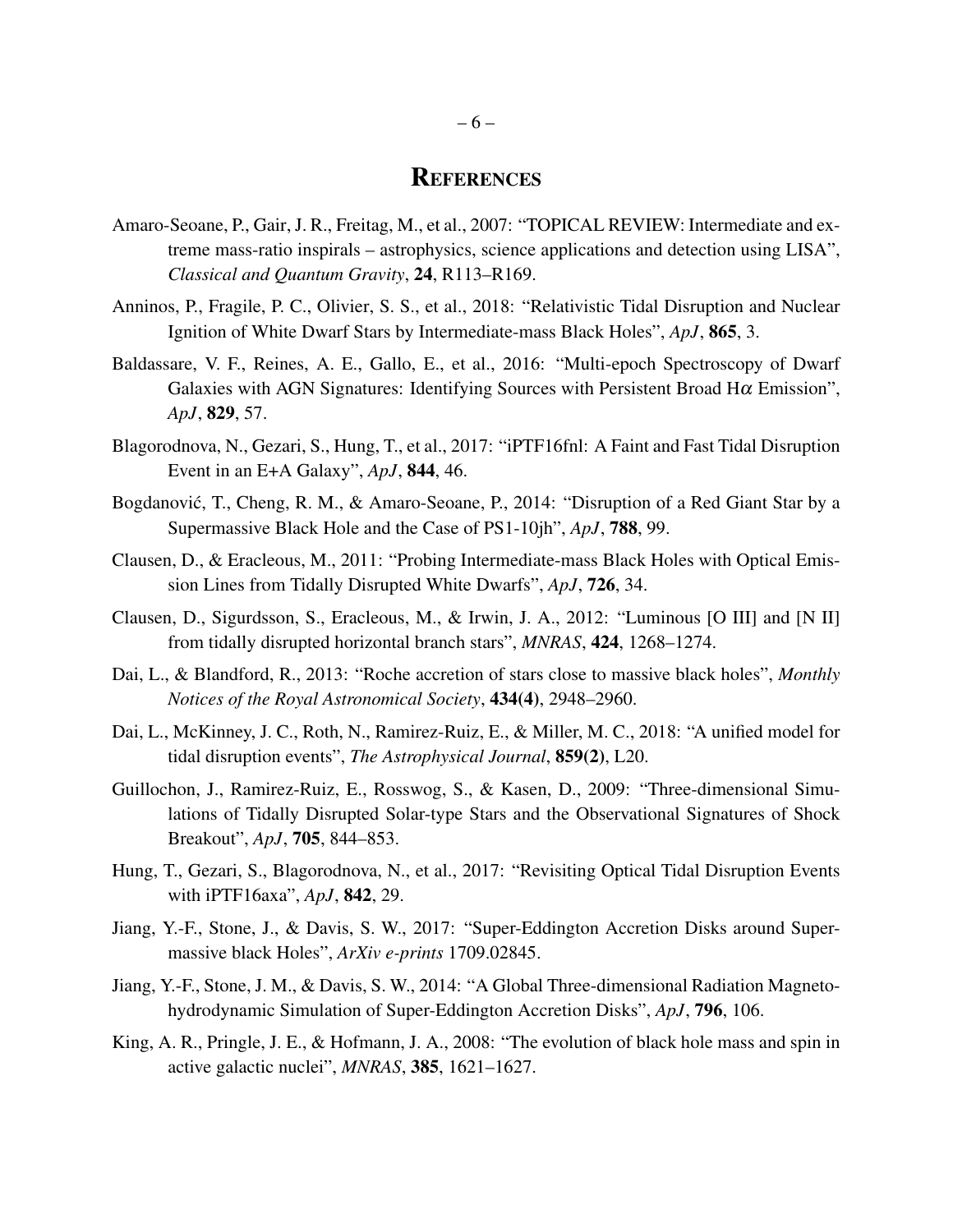- <span id="page-7-2"></span>Kobayashi, S., Laguna, P., Phinney, E. S., & Mészáros, P., 2004: "Gravitational Waves and X-Ray Signals from Stellar Disruption by a Massive Black Hole", *ApJ*, 615, 855–865.
- <span id="page-7-6"></span>Kunugise, T., & Iwamoto, K., 2007: "Neutrino Emission from Type Ia Supernovae", *PASJ*, 59, L57–L61.
- <span id="page-7-9"></span>MacLeod, M., Goldstein, J., Ramirez-Ruiz, E., Guillochon, J., & Samsing, J., 2014: "Illuminating Massive Black Holes with White Dwarfs: Orbital Dynamics and High-energy Transients from Tidal Interactions", *ApJ*, 794, 9.
- <span id="page-7-5"></span>MacLeod, M., Trenti, M., & Ramirez-Ruiz, E., 2016: "The Close Stellar Companions to Intermediate-mass Black Holes", *ApJ*, 819, 70.
- <span id="page-7-11"></span>Moran, E. C., Shahinyan, K., Sugarman, H. R., Vélez, D. O., & Eracleous, M., 2014: "Black Holes At the Centers of Nearby Dwarf Galaxies", *AJ*, 148, 136.
- <span id="page-7-0"></span>Rees, M. J., 1988: "Tidal disruption of stars by black holes of 10 to the 6th-10 to the 8th solar masses in nearby galaxies", *Nature*, 333, 523–528.
- <span id="page-7-10"></span>Reines, A. E., Greene, J. E., & Geha, M., 2013: "Dwarf Galaxies with Optical Signatures of Active Massive Black Holes", *ApJ*, 775, 116.
- <span id="page-7-4"></span>Rosswog, S., Ramirez-Ruiz, E., & Hix, W. R., 2008: "Atypical Thermonuclear Supernovae from Tidally Crushed White Dwarfs", *ApJ*, 679, 1385–1389.
- <span id="page-7-3"></span>—, 2009: "Tidal Disruption and Ignition of White Dwarfs by Moderately Massive Black Holes", *ApJ*, 695, 404–419.
- <span id="page-7-7"></span>Seitenzahl, I. R., Herzog, M., Ruiter, A. J., et al., 2015: "Neutrino and gravitational wave signal of a delayed-detonation model of type Ia supernovae", *Phys. Rev. D*, 92(12), 124013.
- <span id="page-7-8"></span>Sesana, A., Vecchio, A., Eracleous, M., & Sigurdsson, S., 2008: "Observing white dwarfs orbiting massive black holes in the gravitational wave and electro-magnetic window", *MNRAS*, 391, 718–726.
- <span id="page-7-14"></span>Shiokawa, H., Krolik, J. H., Cheng, R. M., Piran, T., & Noble, S. C., 2015: "General Relativistic Hydrodynamic Simulation of Accretion Flow from a Stellar Tidal Disruption", *ApJ*, 804, 85.
- <span id="page-7-12"></span>Stone, N. C., Küpper, A. H. W., & Ostriker, J. P., 2017: "Formation of massive black holes in galactic nuclei: runaway tidal encounters", *MNRAS*, 467, 4180–4199.
- <span id="page-7-13"></span>Tamanini, N., 2017: "Late time cosmology with LISA: Probing the cosmic expansion with massive black hole binary mergers as standard sirens". In *Journal of Physics Conference Series*, vol. 840 of *Journal of Physics Conference Series*, p. 012029.
- <span id="page-7-1"></span>Ulmer, A., 1999: "Flares from the Tidal Disruption of Stars by Massive Black Holes", *ApJ*, 514, 180–187.